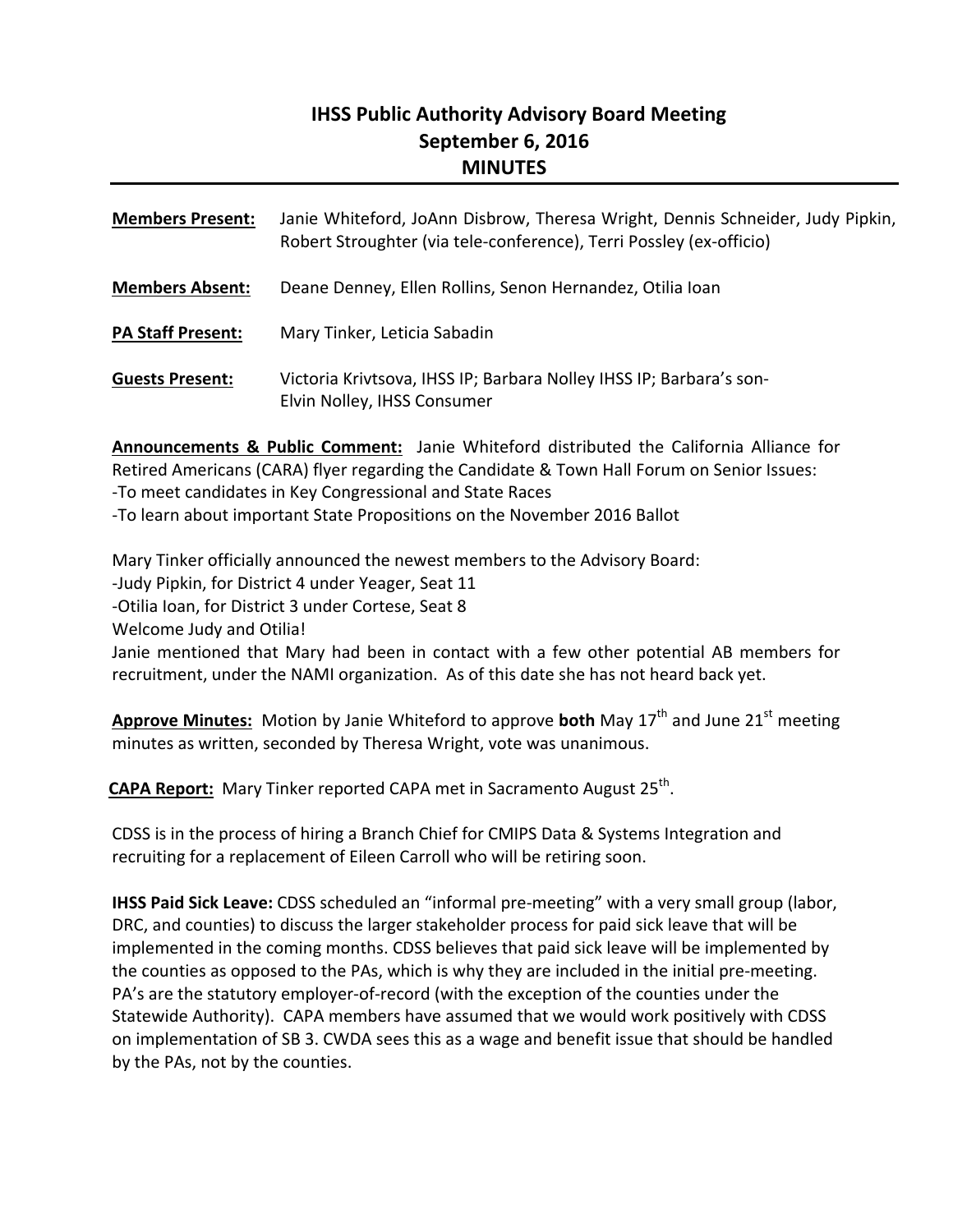*The purpose of this meeting is to discuss the implementation plan for the sick leave requirements provided for in Senate Bill 3. This meeting is designed to promote a dialogue with a select group of stakeholders on how CDSS can best facilitate these changes by the implementation date of July 1, 2018. Larger, public stakeholder meetings will follow in the coming months. The draft agenda will be sent under separate cover*. *Sept 15th at 1:30 to 3:00 at CDSS.*

CAPA and CICA will be invited to the first formal stakeholder workgroup meeting on paid sick leave, which will be held in October.

**IHSS Disability Awareness Training Advisory Workgroup**. The first meeting will be held on Tuesday, September 6, 2016, from 1:00 p.m. to 4:30 p.m., at CDSS. Neither CAPA nor CICA have been invited to participate in this. Janie can speak to the actions they have taken pertaining to this. However, the unions, DRC, Congress of California Seniors, CWDA, and a few other organizations have been invited. This training when completed will be added to the training academy for county social workers.

The objectives for this initial meeting include:

- Gaining a shared understanding of the purpose and intended outcomes of the Disability Awareness Training Advisory Workgroup.
- Gather initial input on desired disability awareness and sensitivity content for the IHSS core trainings.
- Determining next steps and timeline.

**FLSA update:** Exemptions & Violations Data was not yet provided it was still being compiled but will be emailed when it's ready. CDSS insists numbers remain low. Last time they reported for July numbers on Exemption 1 ‐ 1116, Exemption 2 – 56 applications.

**Late provider paychecks:** HP is staffing up and will work on Saturday to process timesheets that arrive on Friday and Saturday to prevent late paychecks due to the Labor Day holiday. **E‐timesheet plans:** CDSS will setup a stakeholder process starting in January 2017. They are still in initial talks for moving towards an electronic timesheet and electronic visit verification, maybe as early as June of next year.

**C4A Allied Conference:** CAPA will be holding its November Board meeting in Los Angles at the annual C4A conference. CAPA is sponsoring two workshops on: Alzheimer's/Dementia and Caregiver Support.

**Legislative Report:** The legislative session ended August 31<sup>st</sup> and the governor has until September 30 to take final action on all bills reaching his desk on or after August 20.

**AB 1584 (Brown): Public Social Services: SSI/SSP:** This bill reinstates as of January 1, 2018 the cost-of-living adjustment for the State Supplementary Program (SSP) for the Aged, Blind and Disabled and indexes the maximum Supplemental Security Income/State Supplementary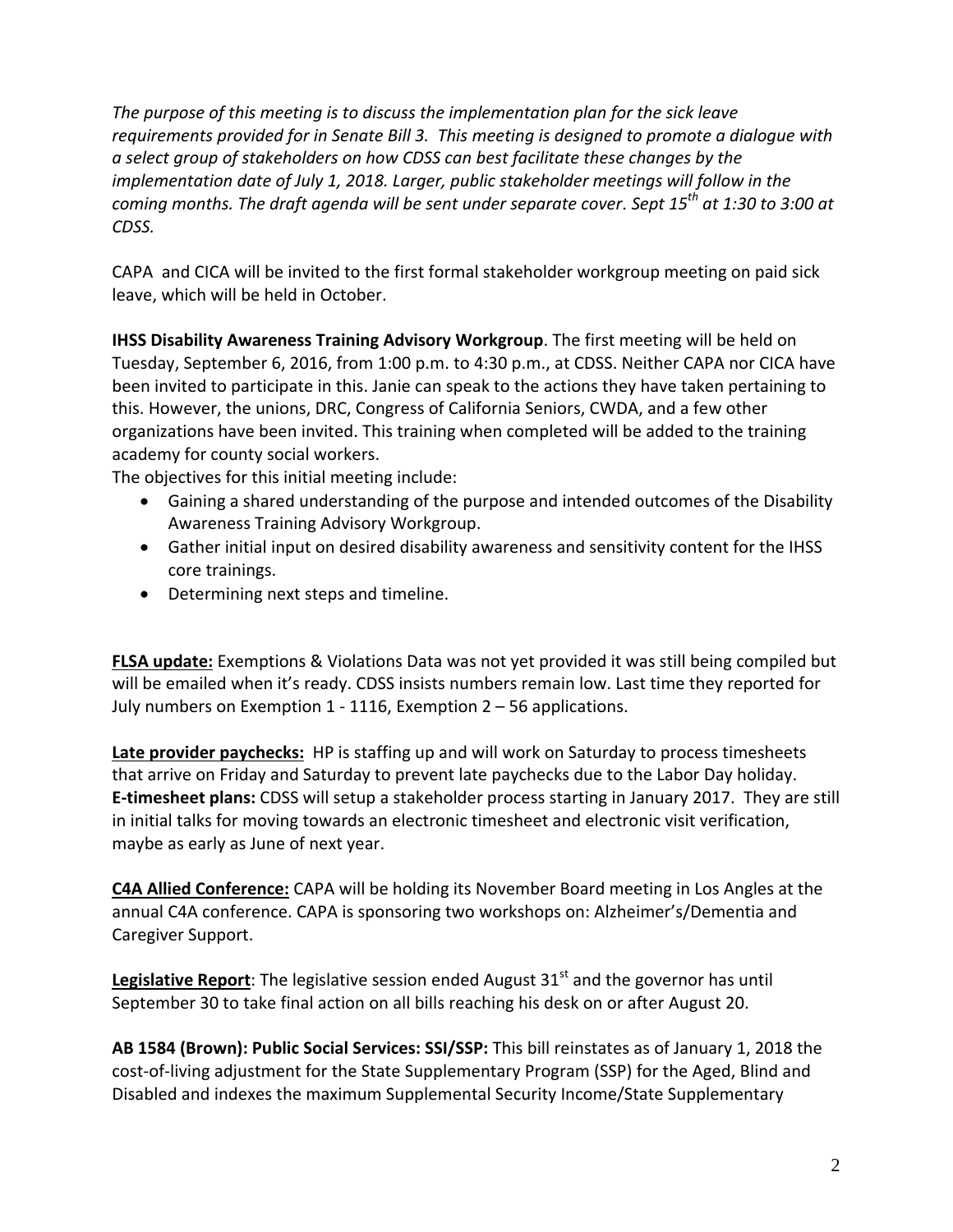Payment (SSI/SSP) benefit to the federal poverty level (FPL) *This bill passed both houses, was enrolled to the Governor on August 30th.*

**AB 1797 (Lackey): In‐Home Supportive Services:** which requires the county, upon receipt of an IHSS application, to provide the applicant with a confirmation number, was enrolled to the Governor on the 26th.

**AB 2853 (Gatto): Public Records:** was placed on the inactive file on the Senate floor on 8/31, and is dead, as the legislature adjourned their two year session later that evening.

**SB 1234 (DeLeon): Retirement Savings Plans:** the secure choice retirement bill was enrolled to the Governor on the 31st. The bill was amended on 8/18 to include additional requirements which must be met in order for IHSS providers/employers to be included in the program. These additional requirements include: meeting state and federal requirements, determination of appropriate employer, ensuring that payroll deduction can be done at a reasonable cost, and that financial liability is not created for the employer of record

**Programs Reports**: Mary Tinker reported there were 10,133 IPs enrolled in the Valley Health Plan with 6,650 of those in the Classic Plan and 3,483 in the Preferred Plan. There were 10,775 IPs enrolled in the Dental/Vision plans during the month of August. There were 197 Eco Pass Clipper Cards issued.

## **Enrollment:**

Number of IPs enrolled: 581 and the number of individuals attending the group enrollment sessions was 60 to 70 per session. Group sessions are held twice every Friday so approximately 130 per week.

**Registry Services:** There are 546 active IPs on the registry and 1306 active consumers.

The registry:

- Completed 76 new consumer intakes and 52 reactivations fora total of 128 consumers with a status change to active
- Attained 88 matches
- Provided 589 interventions

**Care Coaching:** The Registry received 28 referrals for Care Coaching in the month of August. Two referrals came from Santa Clara Family Health Plan.

**Registry Recruitment:** Two Registry Introduction Training sessions were held in August. There were 30 individuals prescreened and invited to participate with 22 attending. Thus far 21 have been fully processed, screened, background checked and added to the registry. Interviews and reference checks are in process for the balance of the attendees.

**Urgent Care Registry** authorized 36 hours of service for the month of August.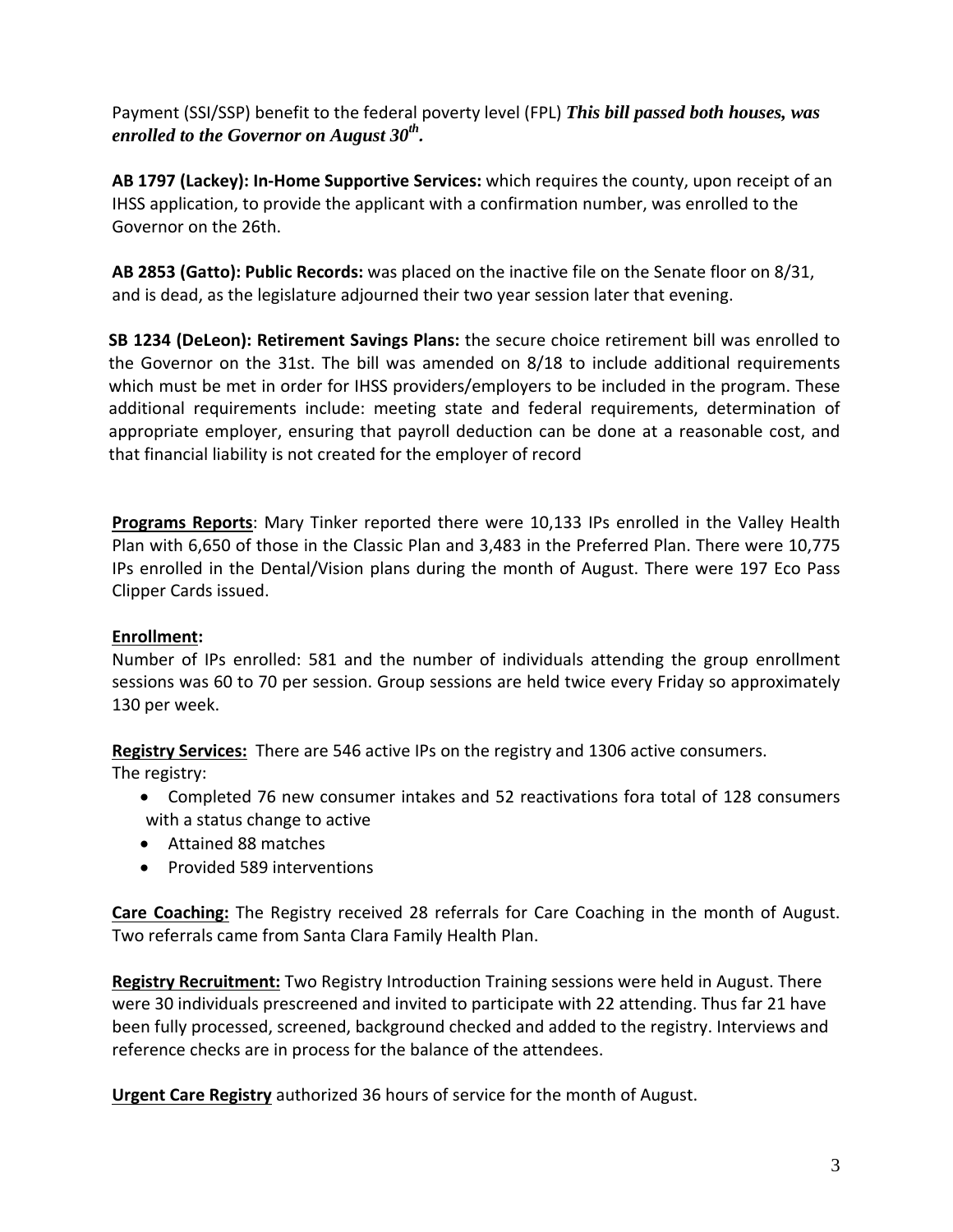## **Training for Consumers and Providers:**

**Consumer Training:** The monthly Call and Connect training session was offered with the topic "Understanding and using the PA registry" with 7 IHSS consumers participating in the session.

Consumer Connection newsletter was mailed to 21,919 IHSS consumers on August 9, 2016.

**IP Trainings Provided:** There were no regular IP Training sessions offered in August. The new training schedule was mailed August 11, 2016 to 21,405 providers, sessions start in September.

**Over Time Training:** The Public Authority provided two in‐person overtime training sessions with 3 providers participating.

Additionally staff provided over the phone training/counseling for 28 IHSS providers on overtime issues and how to properly complete their timesheet.

\*\*Expedited Registry announced but not totally public or advertised yet.

**California IHSS Consumer Alliance Report (CICA):** Janie Whiteford gave a brief overview of recent CICA activities. There is a lot going on and she was on a conference call with State wide Public Authorities working on some surveys. They are trying to work on doing Consumer and Provider surveys. Another point of concern was that the Executive Committee has many questions with regards to the work agreement and the number of hours.

CICA is getting more involved with State matters and trying to advocate. Janie reiterated the monthly CICA call that takes place on the  $3<sup>rd</sup>$  Wednesday of every month at 10am. Please members try to attend to obtain as much information on the current activities and issues happening.

**Report from Social Services Agency:** Terri Possley reported that their number data for Consumers has reached over 22,000 and the Provider number is over 21,000.

IHSS is working on various issues:

‐aging population

‐IP overtime and violations, notices

‐Outreach

Terri mentioned that they are diligently working on a "call" report and trying to capture the phone intake and calls they handle. They are looking at wait/hold times and IHSS does realize that they need more call intake agents.

Yearly assessments are on track with IHSS Consumers.

The "scanning" project for all case files is also on track and they are almost complete with this tremendous task.

IHSS has been given approval for 10 additional positions that will start in September and Terri and staff are very happy about this news.